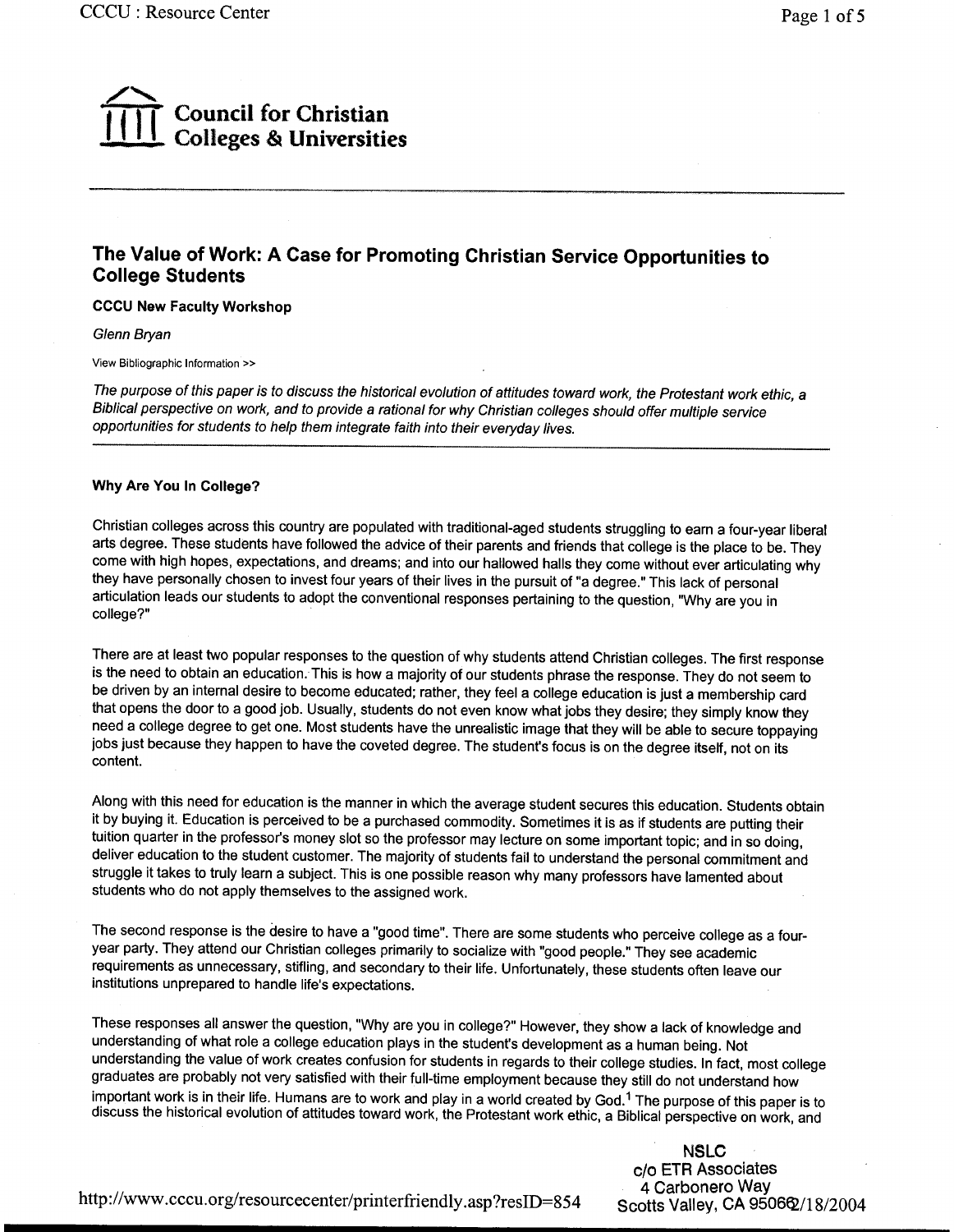to provide a rational for why Christian colleges should offer multiple service opportunities for students to help them integrate faith into their everyday lives.

### **Historical Evolution of Attitudes Toward Work**

The Greeks perceived that work was evil. Work was seen as binding humans to a physical level of necessity, and made humans just as the animals. Humans were to pursue more practical matters such as politics or military accomplishments. Indeed, Plato and Aristotle believed the highest form of life was the "contemplative life of the mind." This mindset toward work was supported with the use of slavery; thus, the hierarchy of the Greek society started with the forced labor of slaves, making it possible for men to hold public office. Likewise, the activities of men conducting public affairs were overshadowed by the supreme reign of the philosopher. With this concept of work, only a few elite individuals could reach the highest level of human potential.

The Greek attitude toward work carried over into the Medieval Era with the monks taking the elite role of the philosopher and the church clergy taking the role of the politicians. The highest human endeavor was to meditate and lead a solitary life: productive work had no religious significance. Because this meditation required isolation, the monastery was created and then supported by the work of the common man. This system created a hierarchy similar to the Greek hierarchy. Because common men did not engage in the religious life, they had to settle for having their lives sanctified from without by the church.

The Renaissance brought a refreshing change to the concept of human work. The new attitude was based on God as the creator of the universe. God was a craftsman and man could become like God through productivity, not merely by thinking. Work was performed for more reasons than just necessity: work was no longer considered as a purely animal endeavor. Work allowed humans to be free, creative, sovereign beings enabling them to reach divine status. Artists were highly regarded in Renaissance society because they did more than just think; they formed the idea into a physical reality.

In the Industrial Age, Karl Marx promoted a theory of work in which man, through the advances of technology, would be able to engage in free productive activity and control the world. Workers would contemplate themselves in the work of their own hands. The reality of the industrial age, during Marx's time, was that workers suffered long, hard work hours. They worked for mere survival rather than self-realization. The harshness of the work environment drove Marx to promote the rise of the working class to revolt and eliminate the cause of their hardships -- private ownership of the means of production. After the revolution, workers would be free to express themselves in productive activity and be in total control of the world, somewhat like God.

A contemporary theory of work comes from the analysis of Sigmund Freud. Freud believed we are primarily pleasureseeking creatures. This primary nature is in direct conflict with the requirements of work. Therefore, the modern worker is merely postponing immediate gratification of their desires. They work so that they may earn enough money to subsequently enjoy the benefits of our modern society. We live our lives in conflict: the benefits of work are selfpreservation and enjoyment, but the immediate reality of work is self-denial (Hardy 1990).

#### **Protestant Work Ethic**

The Reformation brought a new perspective of work that has become known as the Protestant work ethic. Martin Luther promoted a new concept of the meaning of work that shattered the restrictive medieval

hierarchy of human value. God's providential presence was discovered in the work of the individual's hands. This new concept was rooted in the doctrine of salvation by grace.

All people are called to enter into a relationship with God -- the Kingdom of God, while all people are restricted to live and work in relationships with their neighbors -- the Kingdom of Earth. Luther saw each human as being called to a vocation, a specific call to love one's neighbor through the duties which are attached to our social station here in the earthly kingdom. God calls us to serve others, and we serve others while performing our work.

According to Luther, our station in life is seen as a divine vocation. When we perform the duties required of our station, we are actually acting as God's hands in this needy world. God is perceived as ordering all humans into specific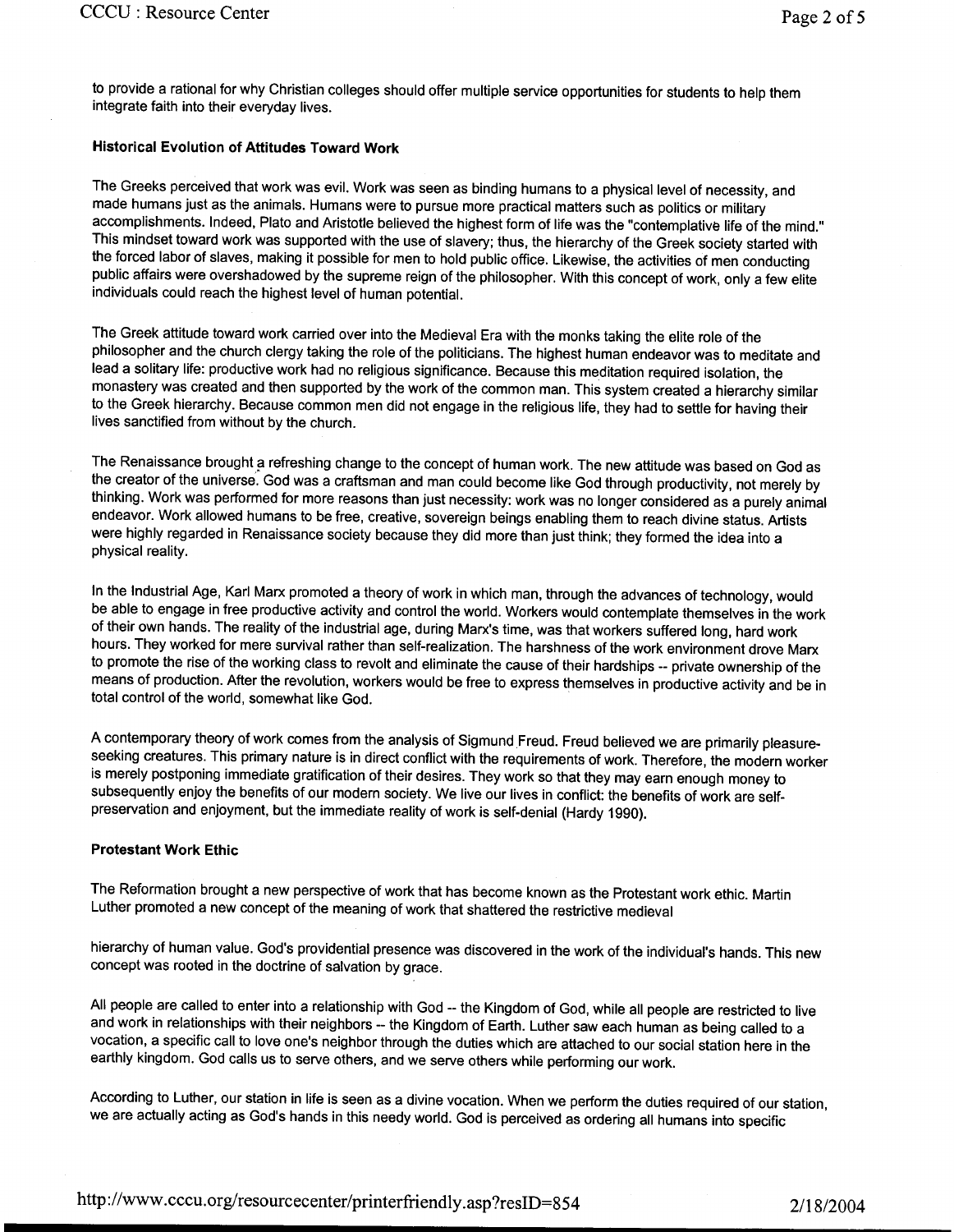stations in life in order to supply the world's need of food, clothing, and shelter. From Luther's perspective, work is filled with spiritual significance.

John Calvin extended the biblical context of work by emphasizing that humans are free to use their vocation as a means to serve God. The emphasis is not so much on serving God within a person's station as it is serving God by one's station. God has planned for humans to live in an interdependent society where each member contributes according to their talents. Therefore, the value of work does not come from fulfilling the requirements of a static position in life; rather, the value of work is found in the free exercise of our gifts and talents given to us from God (Hardy 1990).

### **The Biblical Ideal of Work**

God's will for each and every human is to respond to His two-part call; the general call and the particular call. The general call is the call to sainthood (Romans 1:7; 8:28; 8:30; Cor. 1:9; 2 Thess. 2:14; 1 Peter 2:9). All individuals are invited to live a personal relationship with God. The call to serve our neighbors with our gifts is the particular call of vocation.

Through our work we (1) continue the work of creation by subduing the earth and participating in God's ongoing creative activity, (2) realize ourselves as image-bearers of God, and (3) serve God Himself. Work is not considered as debasing ourselves to the level of animals, nor is it elevating ourselves to a god-like position; rather, it is living in harmony with God's ordered plan.

Creation is the work of God. "By the seventh day God had finished the work he had been doing; so on the seventh day he rested from all his work" (Genesis 2:2). We can see ourselves as continuing the work of God's creation by God's words, "Let us make man in our image, in our likeness, and let them rule...over all the earth" (Genesis 1:26). The act of ruling suggests a process of dominion, management, or work. Adam was placed in the Garden of Eden, "to work it and take care of it" (Genesis 2: 15). We should see our work as an instrument to affect positive good in our society.

Jesus was a carpenter until the age of thirty. Early in his ministry the people even called him a carpenter (Matt. 13:55; Mark 6:3). Although Jesus' physical efforts changed from carpentry to evangelism, he still considered himself to be at work. "My Father is always at his work to this day, and I, too, am working" (John 5:17). Jesus must have been compelled to work because his heavenly Father was working. We become image-bearers of God when our attitude toward work reflects our knowledge that God is pleased with our endeavors.

We should see our work, no matter how insignificant, as our service to God here on Earth. Jesus set the model by praying to God, "I have brought you glory on earth by completing the work you gave me to do" (John 17:4). God can give us work that glorifies him if we just ask. The Psalmist prayed, "establish the work of our hands for us -- yes, establish the work of our hands" (Psalm 90:17). The scriptures clearly instruct us to work as if we are working for God himself. "Whatever you do, work at it with all your heart, as working for the Lord, not for men, since you know that you will receive an inheritance from the Lord as a reward" (Col. 3:23,24).

## **The Contemporary Response to Work**

There are two extreme positions evident towards work in our society: an undervaluing of work and an overvaluing of work. Both extremes are positions to be avoided. An undervaluing of work results in laziness and poor performance. This may be the most popular position taken by students in our colleges today. This lack of significance for work can be overcome only by seeing legitimate work as being honorable and worthy of one's best effort. The Christian principles of vocation, stewardship, and commitment to excellence can help give work the importance it deserves in the human life.

The overvaluing of work results in work dominating and controlling an individual's life. The worship of work is usually brought on by an acquisitive lifestyle that could be simplified if people chose to do so. Work is not the highest value in life. When humans consider work to be the primary importance in life, it becomes a destructive force in their relationship with God. The highest value of our life should be our relationship with God and the identity this gives us in being God's children and new creatures in Christ.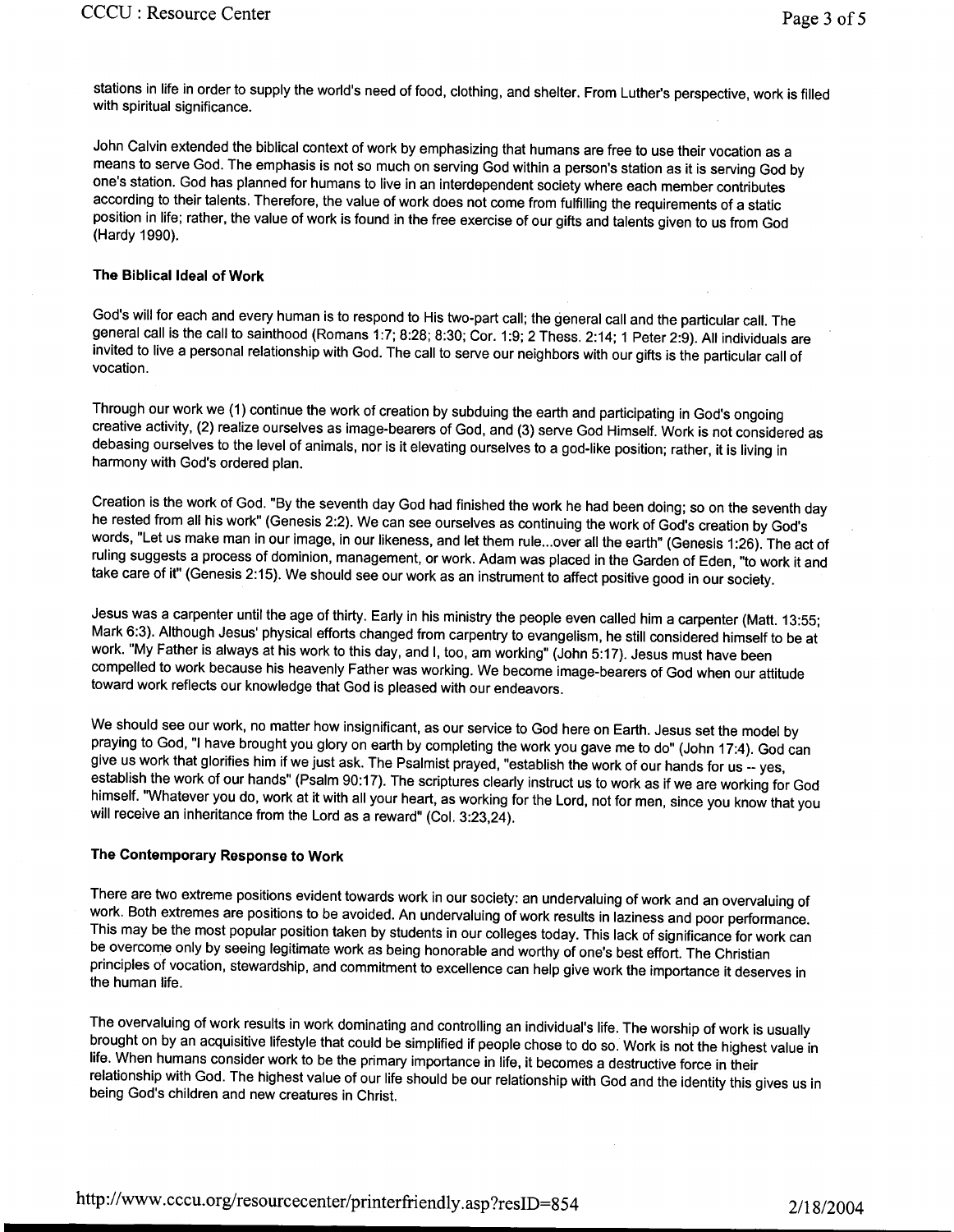Christianity can provide an alternative to the contemporary response to work. God can supply new attitudes that transform how we regard work in our lives. The biblical perspective assures us that God intended for us to

work and that to perform work honorably is to obey God. Work can be considered fulfilling because it is performed from a transformed inner attitude of the worker. Work becomes an expression of God's love and transforming power (Ryken 1987).

## **The Average Student and The Value of Work**

If a proper understanding of work is essential for a fulfilled and obedient life, then it becomes imperative for young people entering the work force to be fully aware of the value of work. The college education needs to be understood as being a part of the Christian 5 vocation. It is an opportunity to serve our neighbors with our gifts and talents, but it is also a time of preparation for a lifetime of service to mankind and to God. In this context, pursuing a college education takes on a divine meaning and calling. Those that pursue a higher education should pursue it with commitment and devotion because of the opportunities of service and personal expression it will offer.

Students embracing the concept of Christian vocation should see a college degree as more than just society's membership card, a time to socialize, or a guarantee to a "good" job. Even though a college degree may offer all of the above, it also offers more. It offers the student an intervening step between childhood and adulthood: a place to develop lifetime habits of Christian vocation. Students should be encouraged to see the "work" involved in attending college as an opportunity to express their talents and gifts given to them by God. Friendships and social activities should be promoted as opportunities to support each other in Christian love. Preparing for a lifetime occupation should be seen as more than just learning technical skills but also learning what it means to faithfully and joyfully serve God through the work of human endeavor.

Obviously, teaching this concept of work is difficult and without guarantee. Students must internalize the concept of <sup>a</sup> God-ordered world in which humans function best when following biblical principles. The internalization of this concept will enable students to regard their time in college, and their entire future careers, as a divine calling. The question arises then, "How do Christian colleges help students internalize the biblical view of vocation?" The immediate and fundamental response includes a Christian perspective taught in the classroom, in relevant chapel convocations, and in a caring campus environment. In addition, students must be encouraged to take on Christian and community service projects during their college tenure.

College students cannot develop lifetime service habits by being preached at. They must be encouraged to be actively involved in viable service activities so they can internalize what it means to serve God through human actions in a world desperate for love. Summer is an ideal time for concentrated full-time service. College students should commit to at least one summer during their college years to working for a Christian service organization.

Many of our college students are passing through our Christian colleges without truly learning the fundamental purpose of work in the Christian life. Christian colleges need to take an active position in encouraging students to implement an attitude of lifetime service and offer these students multiple service options in which they can express their varied talents and interest.

#### **Sources of Christian Service Opportunities**

There are many Christian service opportunities of which our college students can take advantage. Two categories should be identified. The first category is part-time opportunities located near the college so students can engage in service to the community while attending school. The second category is full-time opportunities for summer or postgraduate service.

Local service opportunities can be found easily by contacting the school's chaplain or student missionary organization. Existing programs are probably already in place. In addition, each discipline within the college should evaluate how they can use their skills and talents to minister to the community. Service to the community, using the knowledge and skills of a student's major, would be a tremendous learning experience for students and help them internalize the biblical concept of vocation.